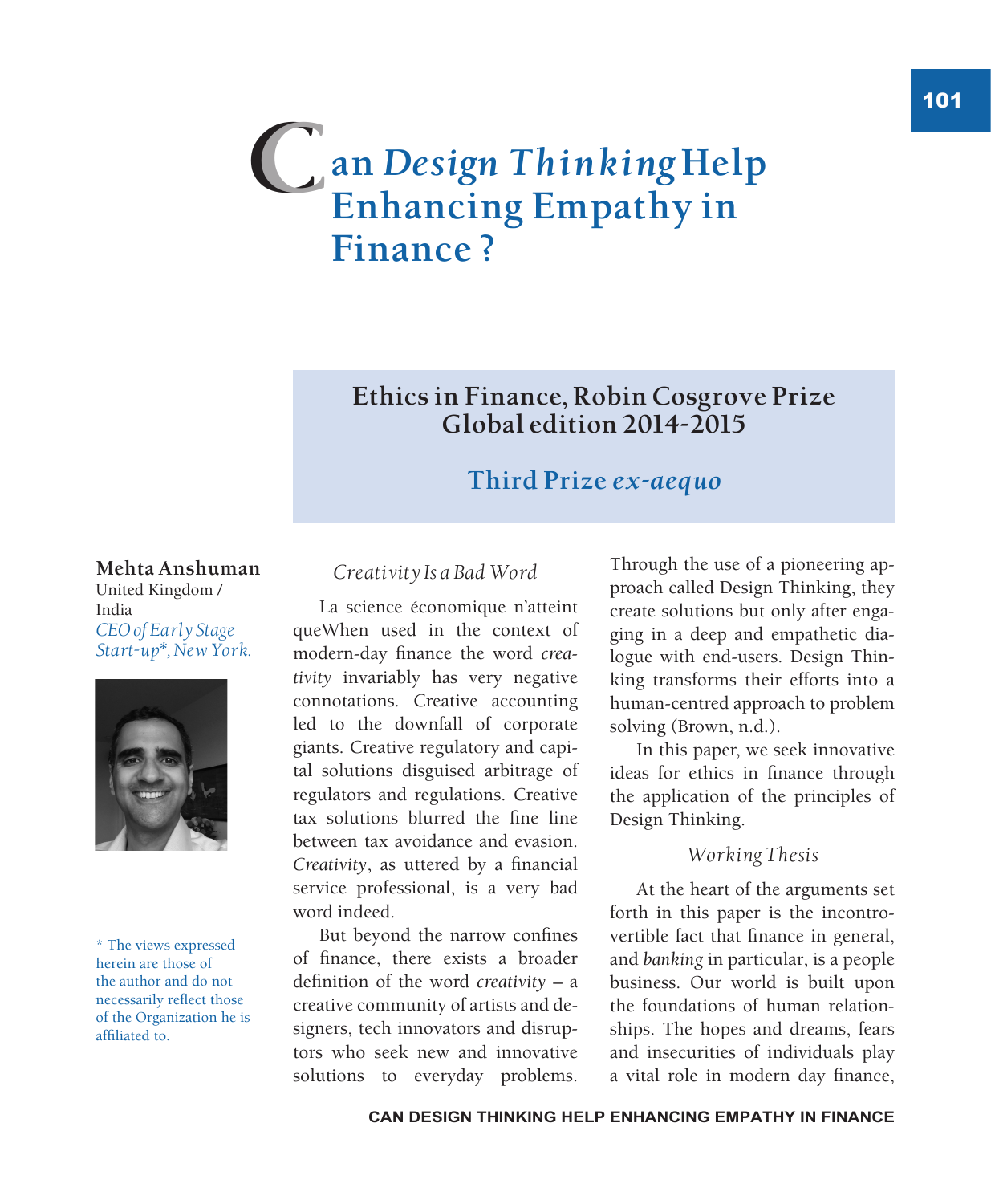Utilisé dans le contexte de la finance contemporaine, le terme créativité a une connotation négative, il faut donc se mettre à la suite des designers et des artistes qui utilisent la créativité pour le plus grand bien de tous.

La finance en général et la banque sont l'affaire de tous. L'Ethique, les Dilemmes éthiques et le Comportement éthique ne peuvent faire abstraction de la personne humaine. Notre thèse centrale est que tout code d'éthique pour le secteur financier doit être conçu en plaçant l'acteur humain au centre. L'objectif de ce papier est de structurer une démarche pour élaborer un code d'éthique pour la finance en général, et pour la banque en particulier.

and will continue to do even in the aftermath of the Great Recession. The flow of capital, long held as its traditional focus, is almost incidental to this world. Capital is an undistinguishable commodity transferred from one owner to the next. It is *the people* that make, or on occasion break, financial products, institutions and markets. Regardless of how numbers-based, technologycentric or money-oriented this world becomes, an examination of ethics in finance is essentially an inquiry into the modern human condition.

Next, we re-interpret *ethics, ethical behaviour* and *ethical dilemmas* with human-centred definitions. *Ethics* are a set of values by which an individual chooses to live. *Ethical dilemmas* are real problems faced by real people in the real world. *Ethical behaviour* is a personal response to a unique set of circumstances and stimuli.

The working thesis of this paper is as follows: Any attempt to devise a code of ethics in a vacuum, isolated from the inputs of the very people the code is meant to govern, and derived from an idealised state of affairs, is bound to fail. The ultimate consumers of a code of ethics are the all-too-human stakeholders of the industry. Therefore, reform and innovation that seeks to serve the industry in the future must begin with the human element at its core. It must begin with *empathy*.

A secondary thesis, scarcely less important than the first, is that any attempts at reform cannot be divorced from a system-wide analysis of culture. Ethics do not exist in a vacuum. Rather, ethical behaviour is heavily influenced by the cultural mores to which individuals are subjected. Therefore, any approach that we adopt to reform ethics must also be able to comment and improve upon the culture prevalent in the world of finance.

### *Defining the Objective and Success Parameters*

The ultimate objective of this paper is not to devise an exact code of ethics for the banking industry. Instead, the objective is to codify the approach as a tool of analysis. *The approach* must yield unexpected insights into the industry and support clear conclusions that advance the process of reform in order for it to be considered valid.

#### *Setting the Scope*

The initial scope of our study is defined as a subset of the world of finance – publicly listed, non-governmental commercial banks. If the application of Design Thinking delivers results for this subset, we can incrementally expand its application to the broader world of finance.

#### *A Word on the Author*

I am a banker by background, with over a decade's experience in Treasury and Capital Markets roles working primarily with institutional clients. Late in 2014, I decided to take a break from the industry. During my wanderings in unrelated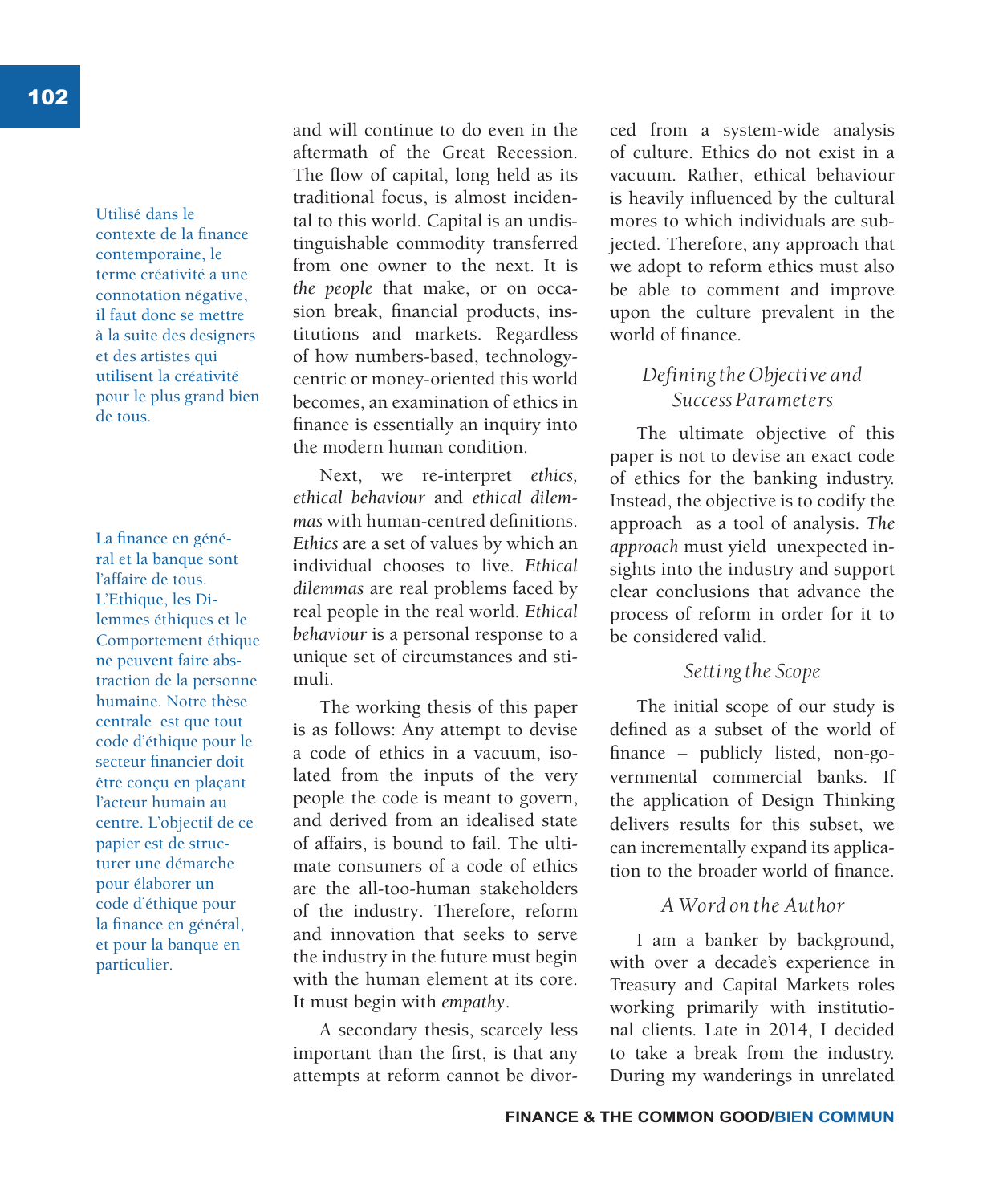fields, I came across the concept of Design Thinking and was immediately struck by the simplicity of its approach and its applicability to innovation and reform.

### **An Introduction to Design Thinking**

Let us begin by examining conventional problem solving approaches and highlight the reasons why these have worked well in the past. Following this, we will introduce the Design Thinking approach. We will explore the critical first step of b*eginning with empathy*. Finally, we will set the scene for an empathetic evaluation of each of the stakeholders in the banking arena, leading into the analysis laid out in Section 3.

### *Conventional Problem Solving Worked Well In the Past…*

Conventional problem solving can be largely aggregated into four major steps.

• Acknowledge the problem – "Something is broken". Run diagnostics. Gather evidence. Measure impact of problem.

• Define the problem – Analyse scale of problem. Identify stakeholders. Build consensus. Formalise problem statement.

• Propose solutions – Seek expert opinion. Draw up alternative courses of action. Identify one course of action for implementation.

• Implement & Monitor – IT Spend. Business re-engineering. Golive. Run business-as-usual. Monitor returns with diminishing enthusiasm to prevent a recurrence of the last crisis.

If this process sounds familiar, it's because this was go-to approach for much of the Great Recession. For the most part, this approach worked well because there were discrete problems to be solved. Each crisis was quickly identified and sized up. Political will to impose regulations and reform was convened. The global regulatory and policy framework was strengthened like never before. The Dodd-Frank act, liquidity and leverage restrictions, capital requirements, significant fines and bans on errant individuals were just some of the consequences of this *will to action*. Genuine progress was made.

### *… But it Breaks Down When We Look To The Future*

However, conventional problem solving approaches break down when we seek to shift our focus from crisis resolution to crisis prevention.

• We cannot jump into problem solving mode if there is *no clearly identifiable problem to solve*.

• There is growing belief that the next crisis is hardly likely to take place where the last one did. We are still fighting yesterday's wars, almost obsessively so. The unwavering attention to the past blinds us to a build-up of pressure elsewhere in the system.

• The human angle has been missed. Vague, hard-to-decipher codes of behaviour handed down

L'approche classique de résolution des problèmes fonctionne bien quand le problème est concret. Cette approche n'est toutefois plus opérationnelle lorsque l'on passe de la résolution de crise à la prévention de crises.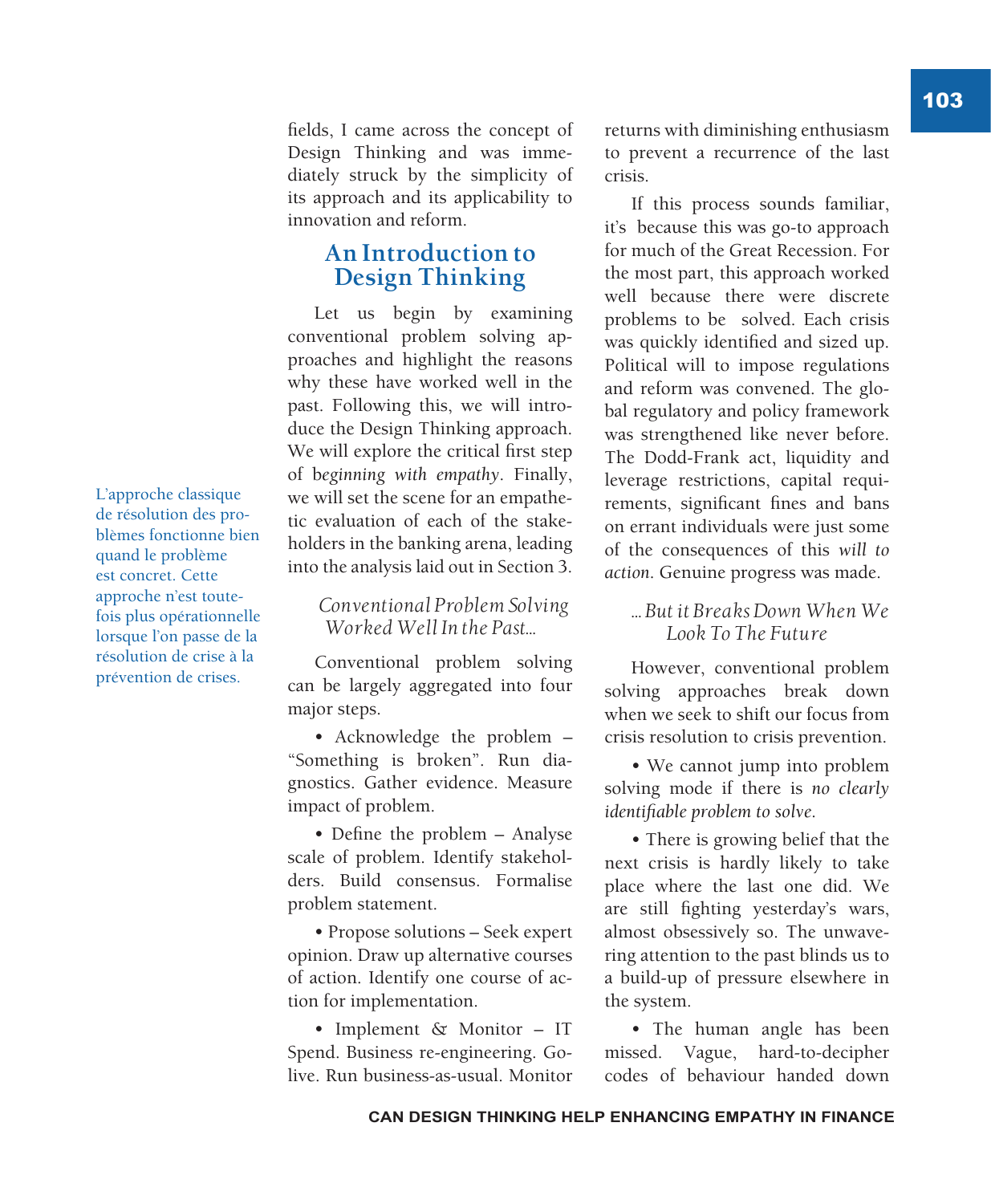Le "Design Thinking" ("esprit design" ou pensée créative) est un processus centré autour de la personne qui a pour but de favoriser l'innovation à travers 4 étapes : l'Empathie (identifier et comprendre son environnement), la Définition (définir la problématique), l'Idéation (trouver le concept, l'idée qui permettra de la résoudre), le Prototype (concevoir un prototype) et le Test.

from up-on-high have a detached air of corporate speak about them.

The likely result of applying conventional approaches to innovation is a collection of academic proposals or regulations disconnected from the real world. As we shift our focus from the past to the future, we must shift our approach as well. The tendency towards urgency of preventative action must be replaced by thoroughness of analysis before formulating the objective. It is in this shift to the future that the principles of Design Thinking become especially relevant.

### *So What Is Design Thinking?*

Design Thinking is a human-centred approach to innovation (Brown, n.d.). It draws upon the needs of users, the possibilities of technology and the requirements for business success in order to create new products and services that solve for the future. It has been deployed with

great success in fields that rely heavily on innovation, ranging from as far back as Edison's invention of the light bulb and the grid that carried electricity into the homes of its users (Brown, 2008), to modern day design powerhouses like Apple.

Increasingly, Design Thinking finds application in the broader corporate world, as companies seek to innovate within constraints and address multi-dimensional solutions (Turnali, 2013).

Design Thinking is commonly illustrated as a five-step process (Figure 1) (Plattner, 2010). For the most part, four out of the five steps largely correspond to conventional problem solving. For example, gathering evidence is to *Define* a problem; proposing solutions corresponds to Ideation and *Prototyping*; and post implementation measurement and analysis falls under *Testing.*

Crucially, one additional step conducted at the very beginning

#### **Figure 1 . The Steps of Design Thinking**



(Source: dschool.stanford.edu/redesigningtheater/the-design-thinking-process/)

**FINANCE & THE COMMON GOOD/BIEN COMMUN**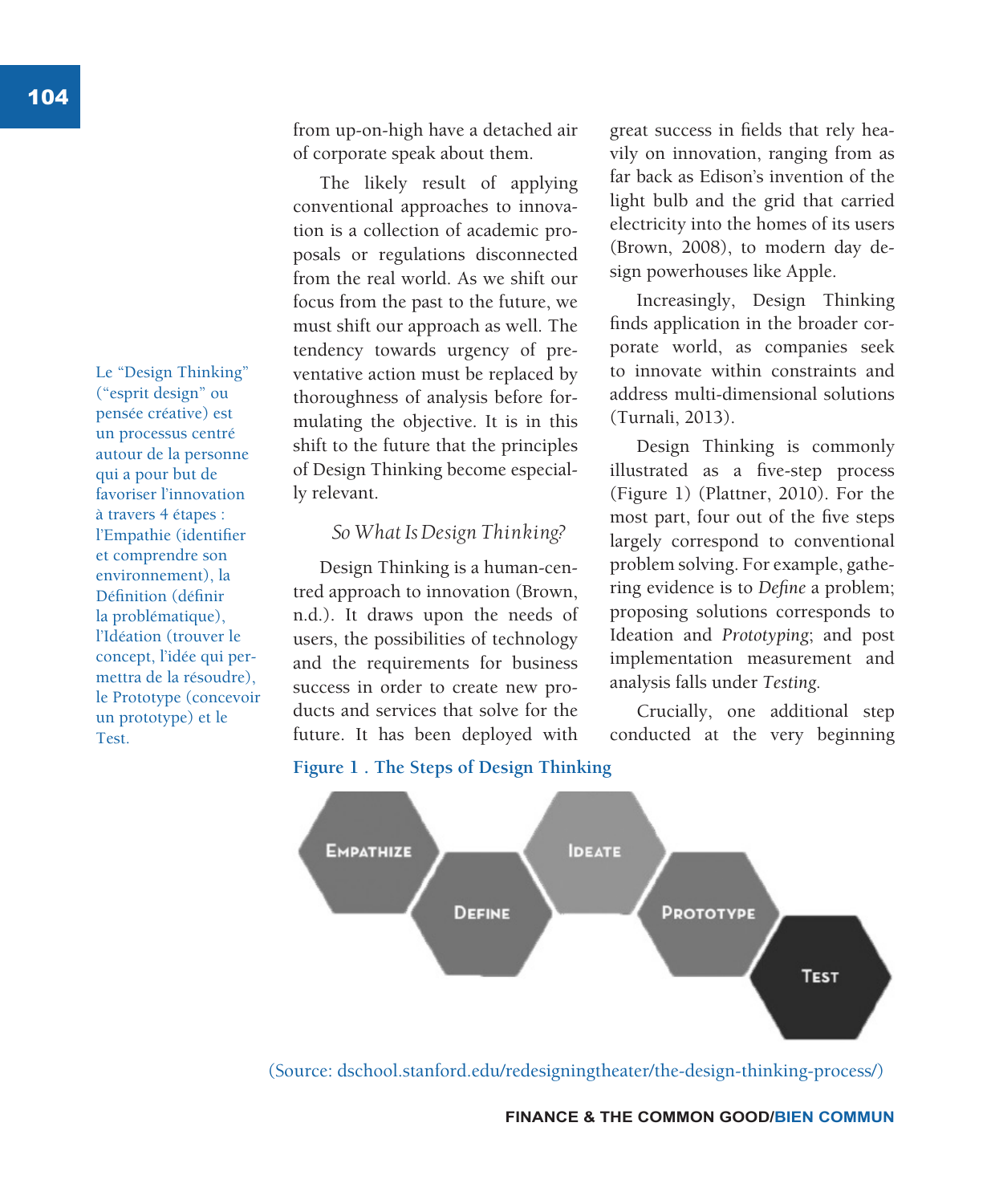thise with them. We must experience the constraints they face in the conduct of their duties and the limitations that hold them back. We

makes all the difference. *Design Thinking starts with empathy*. This step is the vital ingredient; the secret sauce that places humans and human problems at the centre of our analysis. Empathy gives voice to the stakeholders, allowing us to view the world from their perspective and formulate objectives accordingly. It is this big idea of *'Beginning with Empathy'* that transforms the process into one that is multi-dimensional, forward-loo-

king and empowering.

*Why Empathise (Or, Do They Deserve Our Empathy)?* The importance of ethics in modern day banking is beyond doubt. Bankers are well aware of the missteps of the past and acknowledge the values that society expects to see from those that it entrusts to manage its wealth. A lack of awareness is no longer an issue. Yet hardly a day passes without the emergence of a new story, investigation or censure related to past or current practice. We reject out of hand the blanket assumption that the entire industry is ethically challenged and only the extremely unfortunate get caught. So why, when given a choice between doing the right thing and the unethical but profitable thing, do some choose the latter, even at the risk of apprehension down the line? In order to attempt reform, we must explore and understand *why*  individuals act the way they do, not just monitor and remedy how they go about doing so. We must empa-

must face their pressures and identify the conflicts they must resolve without the benefit of hindsight. Only then can we begin to explain the *whys* and address the unspoken human element.

Offering empathy to all stakeholders addresses another common complaint – the failings of *the system*. As we have established, banking is a people business. *The system* is nothing but the nebulous and interconnected web of human interactions that spreads all around the world. Any regulation or innovation that targets one particular set of stakeholders is likely to have unintended consequences for another set. Therefore, any attempts to reform *the system* must incorporate all stakeholders, not just a select few. Holistic reform cannot be accomplished by advancing a few at the expense of others.

If we wish to build a more sustainable industry that benefits society and its stakeholders we cannot overrate the importance of empathy. An empathetic code that understands and guides the individual is the only way to future-proof reform and prevent relapses in the future. Only an empathetic code will be robust enough to enable even a solitary stakeholder to make an impact through individual action. Empathy for all is the only way forward.

Si l'on veut essayer de réformer, on doit explorer et comprendre pourquoi les individus agissent comme ils le font, et pas seulement les surveiller et corriger leur comportement sur le moment. Nous devons nous mettre en empathie avec eux.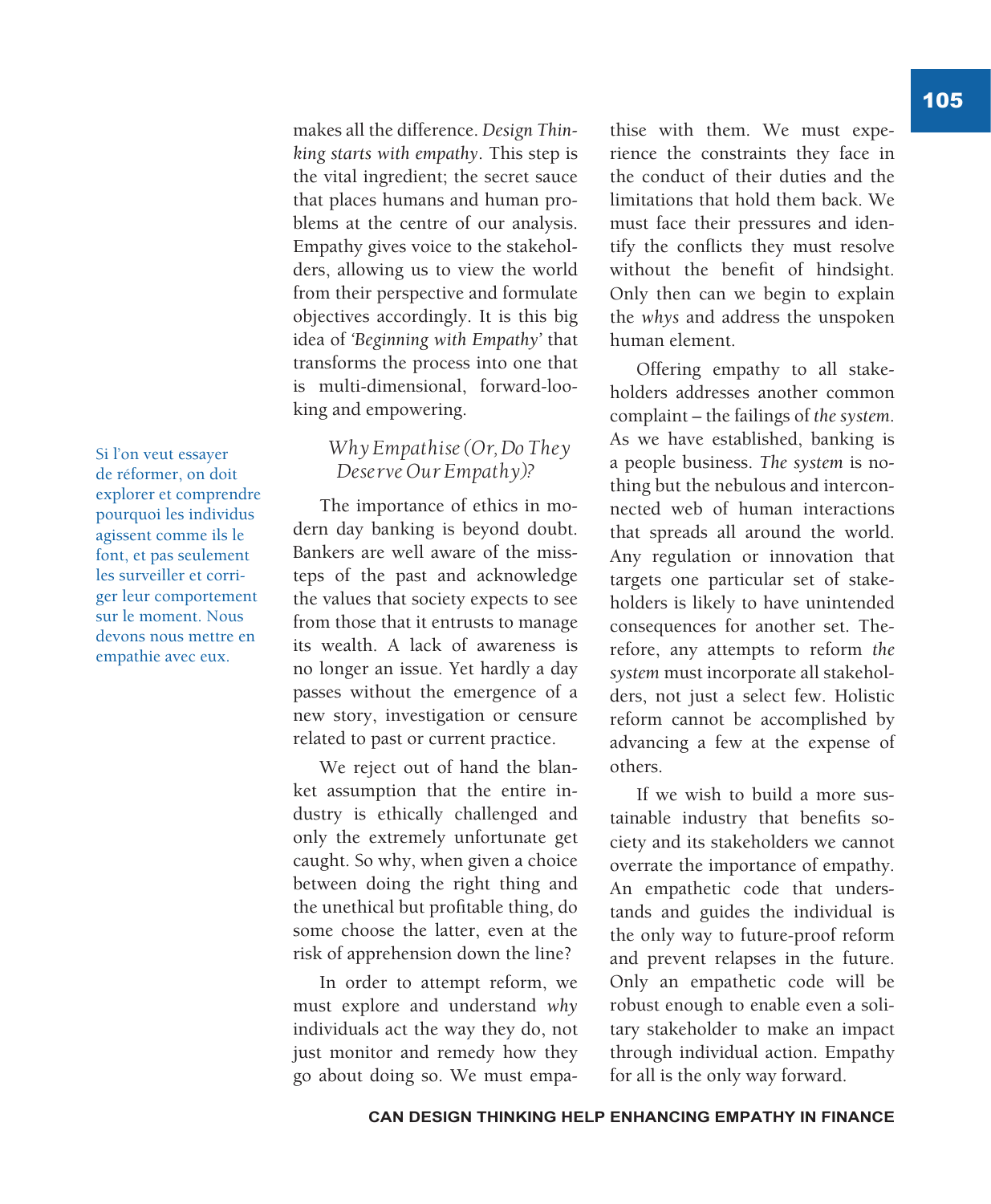Se mettre en empathie signifie que l'on place l'acteur humain au cœur de notre analyse. Il faut commencer par identifier chaque acteur et créer des grilles d'observation empathique sur chacun.

La "Mind Map" ("topogramme" ou carte mentale)1 remplace une étude à l'échelle de l'ensemble du secteur d'activités par les expériences vécues par l'auteur dans le monde bancaire et utilise les perspectives des parties prenantes telles qu'elles sont rapportées par les médias financiers et populaires et les rapports et analyses des régulateurs. Nous examinerons tour à tour le cas de chaque partie prenante.

### *The Process As Much As the Results*

Design Thinking places a lot of emphasis on process, and with good reason. The process yields insights (Plattner 2015). The first step, *Empathise*, requires the designer to engage with end users, observe their behaviours, watch and listen. It taps into human abilities of intuition, pattern recognition and idea generation that are often overlooked in conventional problem solving (Brown, n.d.). From these insights arise the ideas and solutions that make a real and lasting impact.

Properly conducted, we would expect our own process of examination to yield the following:

• A bottom-up, not top-down, code of ethics

• An acceptance of the current culture as a starting point

• The treatment of stakeholders as partners, not untrustworthy delinquents that need stringent policing

• Avoice given to all stakeholders; listening just as much to the silent ones as the prominent ones

• Patient analysis that addresses the complexities of the real world

• Broad, not narrow perspectives; holistic, not piecemeal analysis

• An inclusive, participatory code, far easier to internalise than hollow values

• An adaptive, evolving code that offers solutions for the future; an

early warning indicator that identifies pressure build-up in the system

• Identify the gap between *what is* and *what can be*; in the process gaining valuable insights into resourcing, staffing, IT spend and regulatory monitoring.

### **Step One – Begin With Empathy**

In this section, we embark on the first step of a Design Thinking journey – *Empathise*. We begin by placing the human element of the banking industry, its stakeholders, at the core of our examinations. Next, we construct a mind-map that systematically and empathetically explores each stakeholder's perspective, yielding insights into their motivations and constraints. In the following segments (*Define* and *Ideate*), we will reorganise the insights gained in *Empathise* into common themes, formalise problem statements and devise innovative solutions that reform ethics in finance.

### *Identifying the Stakeholders*

We begin by identifying the major stakeholders of the banking industry:

• Customers – institutional and retail

• Rank and file staff

• Bank Management – senior (CEO level) and middle

- Regulators
- Shareholders
- Taxpayers

• Culture – a disembodied stakeholder, representing the sum total of shared norms, beliefs and behaviour.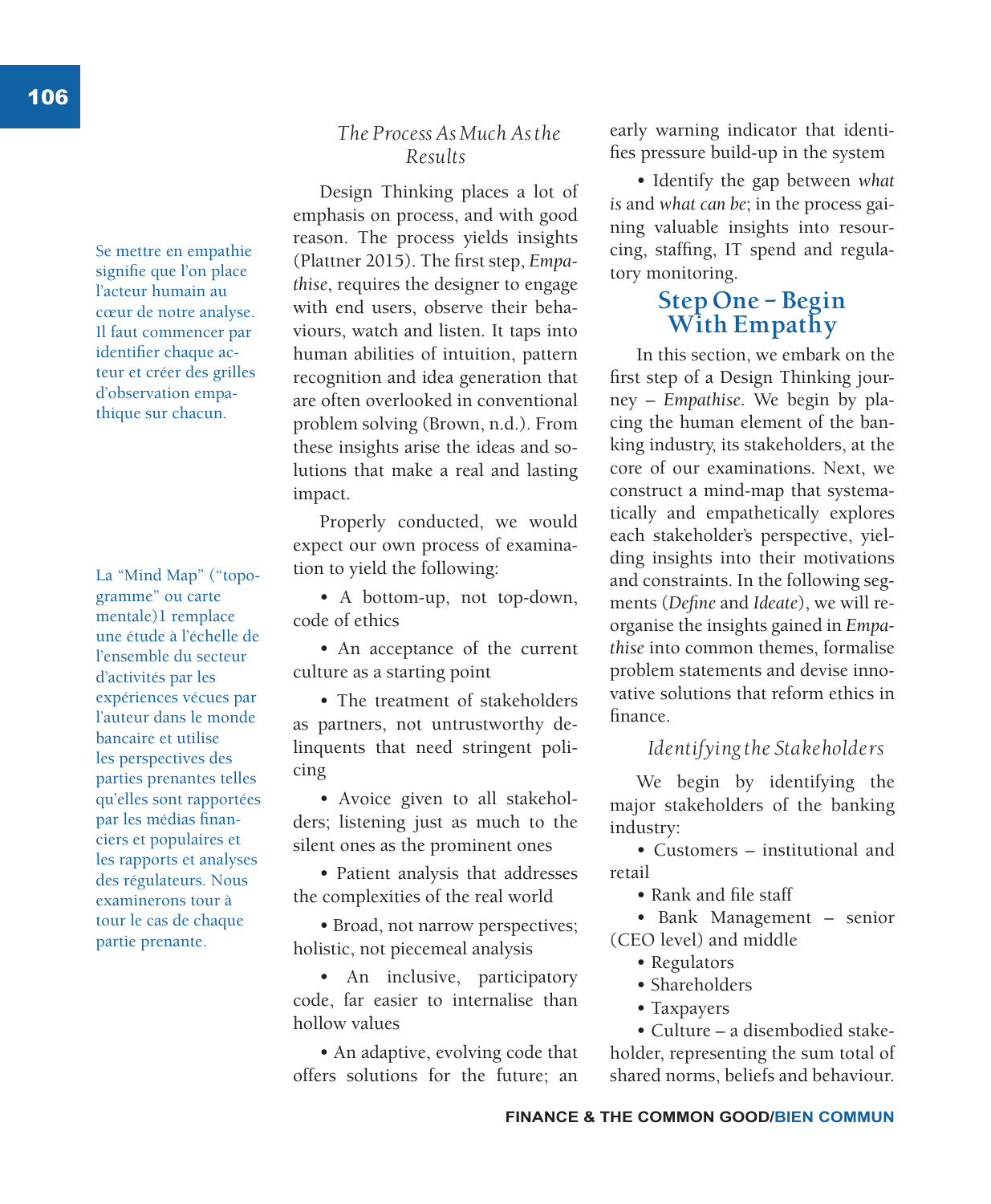The next step is to explore the mini-universe that each of these stakeholders inhabit, and understand their perspectives on ethics and ethical behaviour.

Design Thinking introduces us to a tool of empathetic exploration called mind mapping (Kelly & Kelly, 2013). A mind map is constructed through a process of observation and interaction. It allows a designer to document human interactions and emotions in depth, expressing and exploring each in turn. Two mind maps are constructed for this paper. Mind Map 1, attached in Exhibit A, documents what each of the stakeholders may feel about ethical behaviour in banking. MindMap 1 replaces an industry-wide study with the real-life experiences of the author in the banking world and draws on stakeholder perspectives as reported in financial and popular media, regulatory reports and analyses.

Let us examine each stakeholder in turn.

#### *Customers*

• Lack trust in their banking relationships – bankers are seen to serve themselves and their bonus pools.

• Complain about lack of price transparency in products; exorbitant charges for products.

• Accuse of front-running and conflicts of interest due to the lack of transparency in some markets (*e.g.* dark pools, trading in OTC instruments, new issue allocations).

• Sales pitches are misleading, designed to sell products instead of solve client problems.

• Fees lead to transactions, rather than the other way around.

• Mis-selling scandals abound, as banks hide real risks and costs of complex instruments in opaque legal fine print.

#### *Rank and File Staff*

• Fatigue – exhibit symptoms of burnout; industry-wide censure of banking as a profession as a result of a few bad apples"results in increased pressure from oversight functions (HR and Compliance).

• Distrustful of management pronouncements on culture when the unspoken emphasis is on revenue.

• Weary of constant rephrasing of values and re-interpretation of firm's "culture".

• Face performance pressures – the "do what it takes to win"attitude is pervasive; targets are increased year-on-year regardless of market conditions.

• Calendar year evaluation cycle heaps inordinate pressure to perform to artificial deadlines, often to detriment of customer interests.

• Cynicism increased by opacity of reward structures.

#### *Bank Management*

• Lack of transparency concerning everyday operations; cannot be expected to know each individual's role

• Does not exercise complete control – profitable divisions may be run as personal fiefdoms; acquired subsidiaries maintain distinct culture.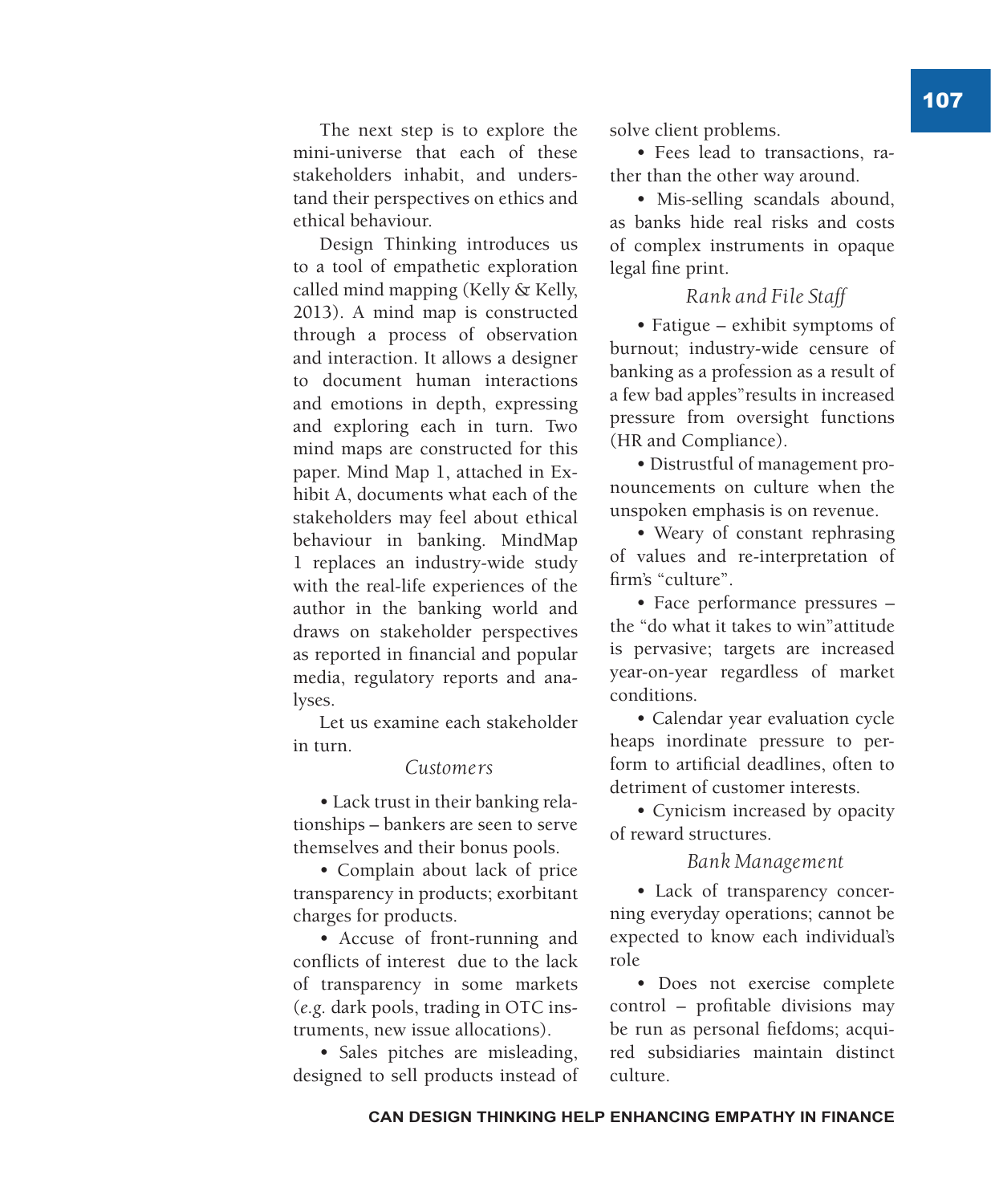• Prioritisation – other activities take precedence (*e.g.* activist share holders, board of directors, regula tors). As the crisis mounted, empha sis moved to survival. Ethics were considered a luxury afforded only to "stable and profitable firms".

• Limited personal culpability – rarely face personal criminal liability or sanctions; can afford to apologise and move on.

• Lack time & energy – constant fire-fighting takes it toll; global em pires necessitate a jet-set lifestyle and contribute to limited attention span.

• "If it ain't broke..." - reluctance to look too closely at 'golden goose' divisions that yield valuable revenue streams.

#### *Regulators*

• Transparency – bank level data notoriously difficult to mine and in variably out of date.

• Banking systems are non-stan dardised, leading to multitude of metrics, acronyms and approaches.

• Regulators are carefully "ma naged" by those they monitor; to paraphrase Heisenberg's uncertainty principle, the act of measurement alters that which is being measured.

• Whistle-blowing is infrequent and only as a last resort.

• Under-resourced, under-staffed.

• Lack frontline industry expe rience; career "compliance specia list" skill-set rapidly out-dated as industry practices evolve.

Caught between twin traps

– accused of being too close to banks by politicians and popular press; too remote or ignorant by bankers.

### *Shareholders (via Board of Directors)*

• Frustration with lack of clarity of the businesses they are meant to supervise.

• Increased complexity of busi ness lines.

• Dysfunctional relationship with their executives – anywhere between a lack of trust to active col lusion.

• Conflict of interests with other businesses.

• Lack of actual, frontline ban king experience limits some direc tors' usefulness.

• Misaligned risk (incurred by shareholders during bailouts, re duced or withheld dividends etc.) and reward (bonus payouts even in lean years).

#### *Taxpayers*

• Frustration with seeming lack of real reform in banking industry.

• Bankers lack remorse – reversion of bonus payments; innovation in bonus structures (market or oneoff allowances) to get around pay rules is common.

• Lack of access to real-time in formation; opaque markets manipu lated by insiders.

• Lack of transparency in risks taken by bankers that have asymme tric risk/reward profiles.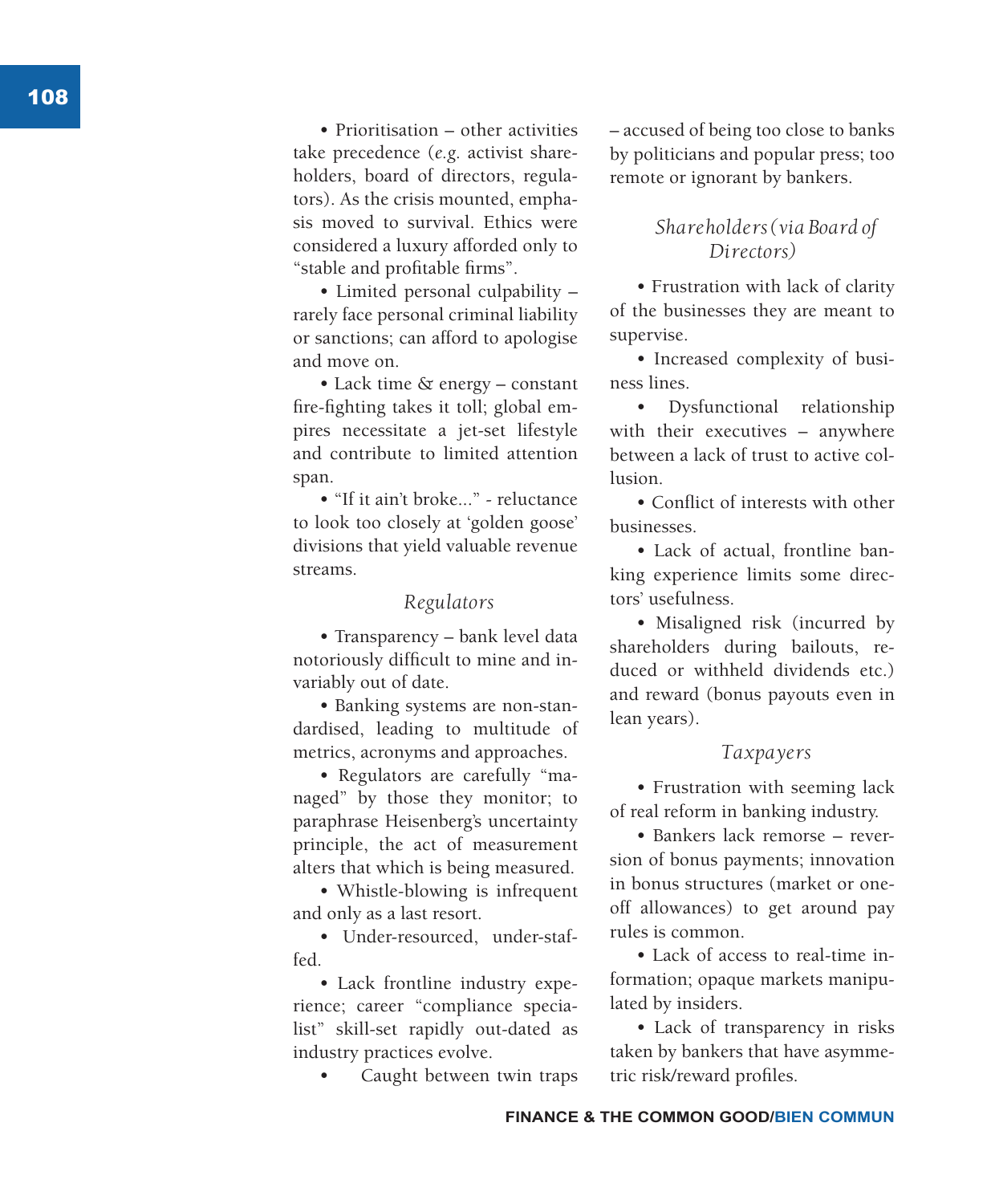### *Culture*

• Short-termism abounds – bankers do not consider banking as a 'calling'; rather a sequence of shortterm contracts.

• Jumping ship heavily incentivised through pay rises, buyouts, promotions and sign-on bonuses.

• Lack of multi-year and through-the-cycle appraisal emphasises short-termist thinking.

• "Take it and run" approach in most good years.

#### *Next Steps*

The first step of Design Thinking has yielded the desired result. As we read through the branches of Mind Map 1, key themes and trends begin to emerge. The construction of a single, composite mind map enables us to abstract out these linkages in a way that would not be possible if the analysis were conducted in isolation.

We are ready to move forward to the next steps – *Define & Ideate*..

### **Define**

The second step of Design Thinking, *Define*, brings clarity to the process. It unpacks the results of *Empathy.* The designer reframes the empathetic explorations in light of stakeholder responses and of the context. The goal here is to create meaningful and actionable problem statements for which we seek solutions in the subsequent stages (*Ideate, Prototype and Test*). We devise a second mind map (Appendix B) to assist our evaluation.

### **Ideate**

The third step is Ideate. Ideation is the process of transitioning from identifying problems to creating solutions. We "go wide" in brainstorming mode, collecting as many feasible potential solutions as possible.

The process of ideation is represented by the end points of each branch of Mind Map 2. The emphasis here is to draw upon the experience of the designer and upon the available technological toolkit. We must create something new by utilising all the technological advancements of recent years. We must strengthen where something works, or tear down and reconstruct what needs to be changed.

### **Laying Out the Analysis**

The following sections are organised in order to facilitate an easy reading of the analysis. We identify common themes and for each, draft constituent problem statements. Innovative solutions are proposed for each problem.

*We adopt an uncompromising attitude – which tough questions is no one asking? Which tough decisions is no one taking to reform ethics in Banking?* In other words, as dispassionate, external examiners, can we discern problems and solutions that the industry itself is shying away from?

The questions we frame may be open ended, difficult or without immediate answers. That is to be expected. Having come this far, we are

De l'Empathie, nous passons au stade de la définition de la problématique et à la recherche d'idées.

Au stade de la Définition, nous dérivons de nos observations une problématique susceptible d'action. Ensuite, dans l'Idéation, nous réfléchissons et cherchons des idées qui permettront de résoudre la problématique et de concevoir un prototype. Nous devons poser des questions dérangeantes dont la réponse peut être difficile et la solution compliquée.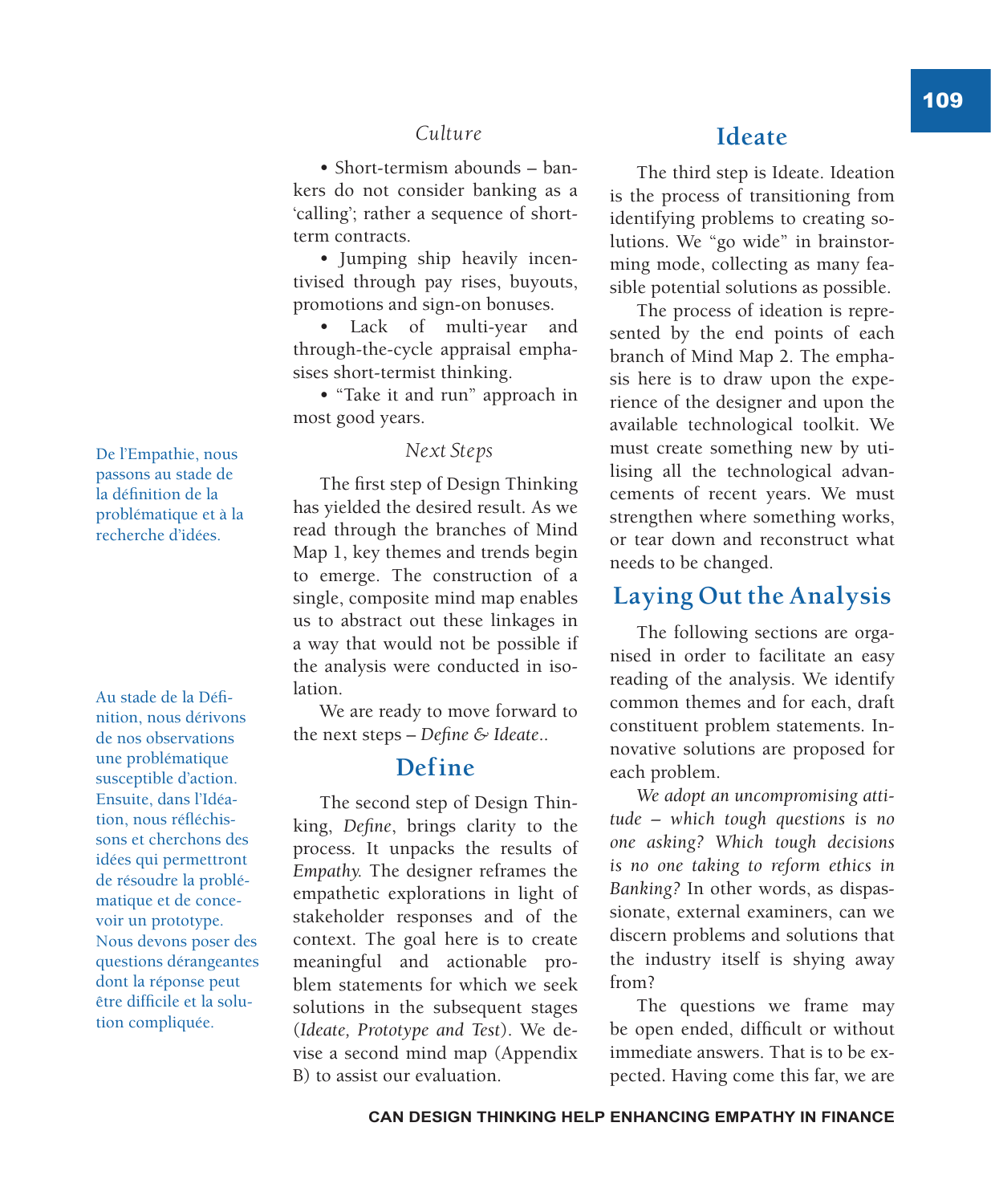110

Dans les sections suivantes, pour chaque thème commun identifié au stade Empathie, sont aggrégés la Définition des problèmes et l'Idéation des solutions.

Nous pouvons réformer la culture du secteur bancaire en exerçant une pression sur les points sensible. Nous proposons entre autres choses la création à l'échelle du secteur d'activité d'une surveillance pluriannuelle et multi compagnies de la performance ; envisager dans le long terme un système de rétention/ rémunération de la performance individuelle ; et réaliser des études sur le burn out au niveau de toute l'industrie.

not interested in the low-hanging fruit. Our aim remains to introduce lasting reform.

Let us begin with the most commonly identified theme – a reform of the culture itself.

### **Innovation 1 – Reform the Culture of Banking**

• THEME – It is beyond doubt that the culture of banking needs immediate reform. Several stakeholders identify it as a primary cause for concern. Let us examine the major problem statements under this broad theme.

• DEFINE PROBLEM – Bankers are accused of short-termist, individual-centred thinking and decisionmaking. This attitude is seen as the root cause of 'black-swan' rogue trading events. How canwe reform this approach?

• IDEATE SOLUTION – Careers in banking are viewed as a fragmented sequence of roles, rather than an integral journey. We need to find a way to encourage longterm planning of careers. Create an industry-wide, multi-year, *multifirm* persistent performance-tracking network, thereby encouraging a long-term view of one's career and not just to the next bonus cycle . The technology now exists to track individuals through their career paths even as they move across firms and roles. The knowledge that past performance will follow an individual through her career will act as a strong motivation to do right every time.

• DEFINE PROBLEM – Do staff "escape"their past by switching firms? Claw-backs are relatively infrequent and seldom exercised. Banks actively bid for talent by cashing out vested stock (or replacing it at a similar schedule with their own) subverting the rationale behind the original deferment. How can we hold bankers accountable to past performance from previous firms?

• IDEATE SOLUTION – The industry-wide personnel network, mentioned above, solves this problem. Even after an individual leaves a firm, s/he does not disappear from firm's payroll. Persistent reward linkages mean an individual will continue to be paid deferred compensation by previous employers and therefore remain "on the hook"for performance rendered when at the firm.

• DEFINE PROBLEM – The psychological toll of a long, hard recession on banking staff has been overlooked. As the Great Recession enters its eighth year, how may we alleviate some of the everyday pressures felt by the rank and file?

• IDEATE SOLUTION – Society has little sympathy for the 'overpaid bankers', when in reality the vast majority have had a miserable time of it. Most exhibit classic symptoms of burnout, which lies somewhere on the Post Traumatic Stress Disorder spectrum. Conduct industry-wide analysis of individual behaviour, checking for symptoms of burnout. Treat the human element of banking as just that – human.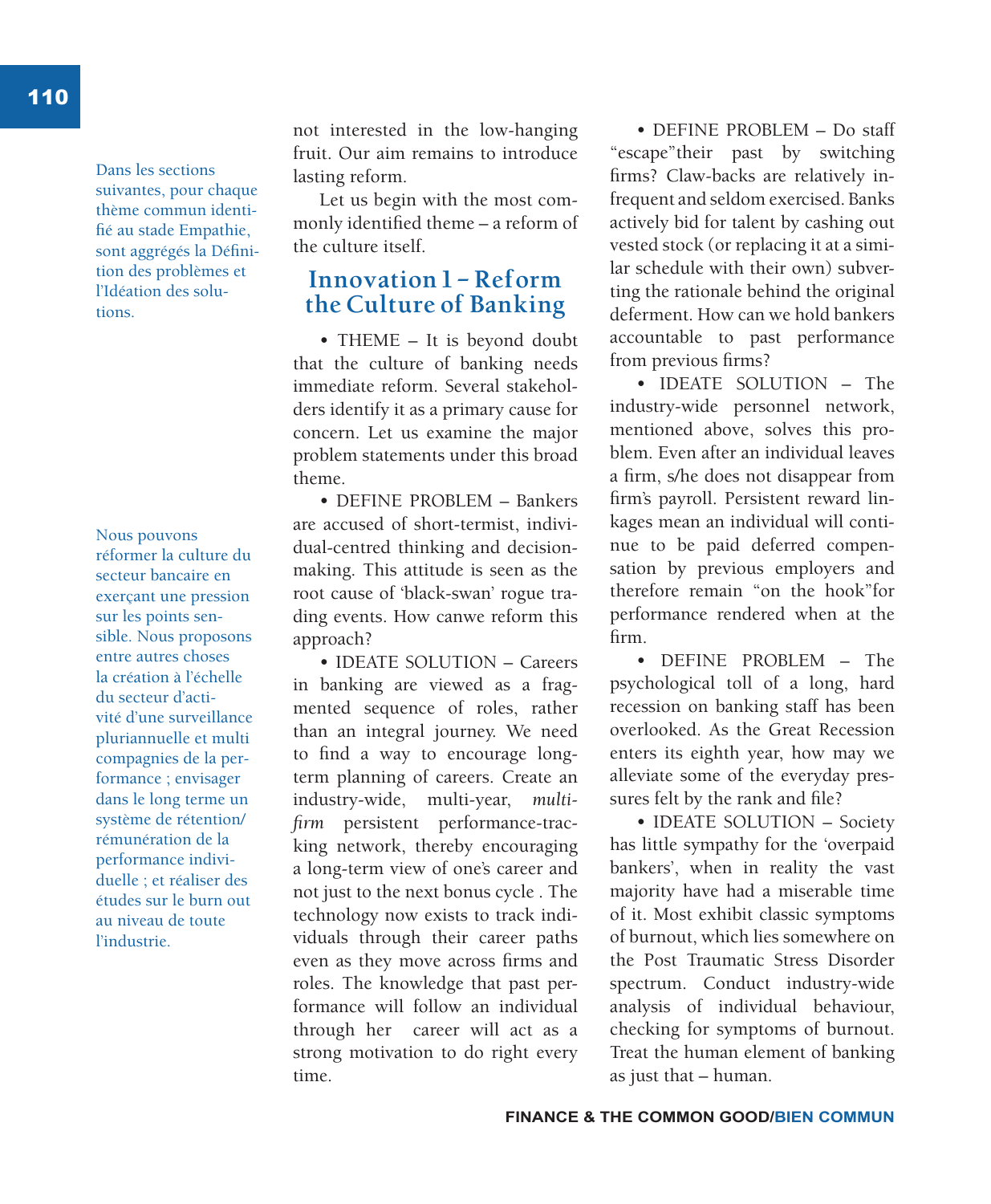Considérons à présent la rémunération. Nous proposons de créer des évaluations permanentes afin d'alléger les pressions de fin d'année sur la performance et nous suggérons qu'il y ait une évaluation des employés sur le long terme. Nous allons également examiner le lien entre la performance et la rétribution et voir comment il peut être amélioré.

Nous encourageons la création d'une boucle de rétroaction directe au niveau de la direction ; l'implication de l'autorité de régulation dans la mise sur pied d'équipes de direction de réserve, et l'introduction d'une responsabilisation plus poussée dans les promotions et les rétributions des équipes dirigeantes.

### **Innovation 2 – Aligning Compensation With Risk**

• THEME – The process of performance appraisals and rewards has remained largely unchanged through the crisis. This is surprising, given that the misalignment between underwriting long-term risks and assessing and rewarding annual performance is often cited as an incentive for unethical behaviour.

• DEFINE PROBLEM – This misalignment encourages unethical behaviour if employee is "under budget"towards end of the year. How can we alleviate these artificial performance-year pressures?

• IDEATE SOLUTION – Conduct performance appraisals on a more frequent basis (*e.g.* quarterly). Overall reviews, whilst still backward looking, should be conducted on a rolling basis (*e.g.* previous twelve months, eighteen months etc.). This allows employees to average out bad spells with prior or subsequent performance, relieving unnecessary pressures and encouraging a sustainable return to performance. Rating agencies attempt to assess creditworthiness "through the cycle". There is no reason why this approach cannot be applied to evaluating a bank's most precious resource – its staff.

• DEFINE PROBLEM – Is stock vs. cash split a significant or relevant contributor to ethical behaviour? Do stock rewards truly work?

• IDEATE SOLUTION – Compensation in the form of stock rewards or penalises an individual for firm-wide performance. Research has shown that at CEO-level, stock rewards engender extreme performance (excessive profits or losses) (Hambrick & Sanders n.d.). At lower levels, it simply creates a disconnect between individual performance and reward. Instead, create direct linkages between an individual's performance and that of the sub-division within which s/he works. Encourage divisional level revenue and P&L reporting transparency within the firm. Some linkage to aligned divisions and firm-wide performance can be retained

### **Innovation 3 – Increasing Management Accountability**

• THEME – The ultimate accountability for a firm's performance lies with its top executives. Banks are no different. Culture, values and attitudes are set at the very top. CEOs are expected to lead by example and demonstrate a no-compromise approach to ethical behaviour through their actions.

• DEFINE PROBLEM – Most CEOs simply apologise and keep their positions even after scandals and missteps. Are top-level executives too valuable to lose? Is there no alternative to retaining them and trusting them to change their ways?

• IDEATE SOLUTION – Foster a culture where lack of awareness is no longer an excuse. Create a regulatoroverseen, board of directors-whetted *CXO bench* that stands ready to step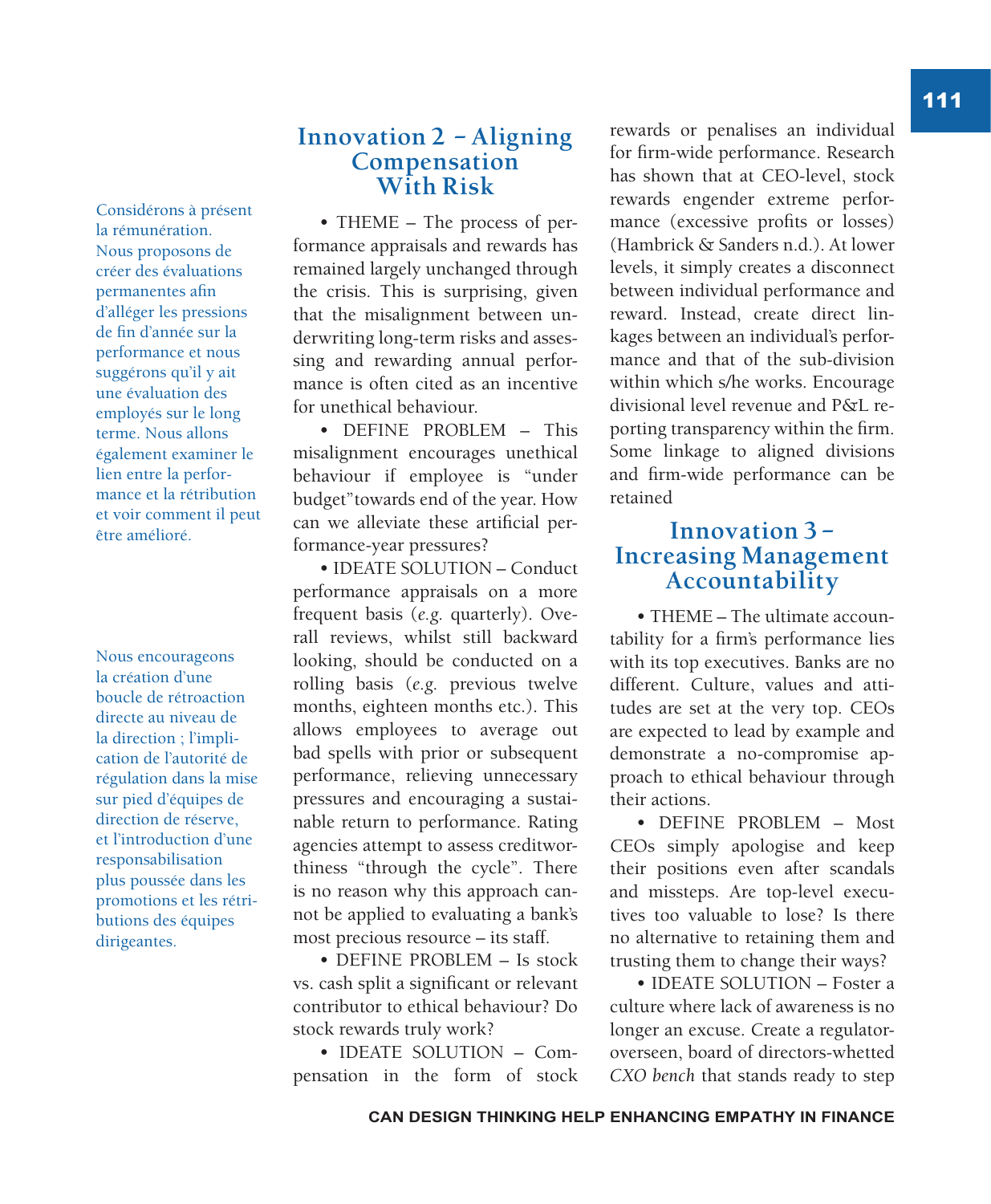Nous suggérons de développer des platesformes informatiques couvrant le secteur d'un bout à l'autre et le financer avec les amendes réglementaires payées par les banques, de façon à alléger les pressions sur les fonctions de contrôle.

Nous encourageons la réhabilitation et le retour des banquiers déchus au sein de la communauté afin que leurs comportements et leurs expériences soient des exemples salutaires pour l'écosystème dans son ensemble.

in on contingency basis. This bench can cover all mission-critical roles, down to individual business lines.

• DEFINE PROBLEM – How can we introduce greater accountability for mid-level executives who are responsible for specific business lines?

• IDEATE SOLUTION –Treat annual appraisals and promotion evaluation of mid- to senior level executives as external audits. Accounting firms maintain arm's length separation in assessing balance sheets. Similarly, HR consultancies can be brought in to perform truly independent assessment of management successes and failures. Reports can be filed directly with the Board or regulators, should escalation be required

### **Innovation 4 – A Holistic Overhaul Of Banking Systems and Controls**

• THEME – It is quite extraordinary that in these times of ceaseless technical innovation and disruption, banking systems are still mired in the worst technologies of the twentieth century. Banking abounds with manual overlays in settlements, operations and accounting. Adjustments, reconciliations and excel sheets are the norm, not the exception.

• DEFINE PROBLEM – Banking systems are slow to change and inflexible to new demands placed upon them. This leaves little time for control functions to exercise any real control over risks.

• IDEATE SOLUTION – The only

resolution to system-wide problems is system-wide innovation. Create end-to-end automation in accounting, trade reconciliation and settlement systems, inter-bank OTC transactions, exchanges, clearing houses, intra-day liquidity markets. These can all be automated and linked together.

• DEFINE PROBLEM – How do we fund such developments?

• IDEATE SOLUTION – The answer is stunningly obvious – banks pay billions of dollars in legal fines each year, directly as a consequence of missteps arising from unsupervised manual processes. Create the political will to plough all those fines back into the industry, to create a virtuous circle of improvement and innovation to drag the industry into the modern technological era

### **Innovation 5 – Enriching the Banking Ecosystem**

• THEME – Fallen bankers, subject to regulatory sanction or reprimand, disappear from the public eye. They are relegated to footnotes in bland compliance presentations, the nuances of their experiences blurred and their lessons lost. There are parallels in the real world (*e.g.* South Africa's Truth and Reconciliation commission, which set the benchmark for rehabilitation). The potential for such rehabilitation does not come up very often in the analysis of stakeholder pronouncements.

• DEFINE PROBLEM - Is there a better way to keep these fallen stars as part of the community?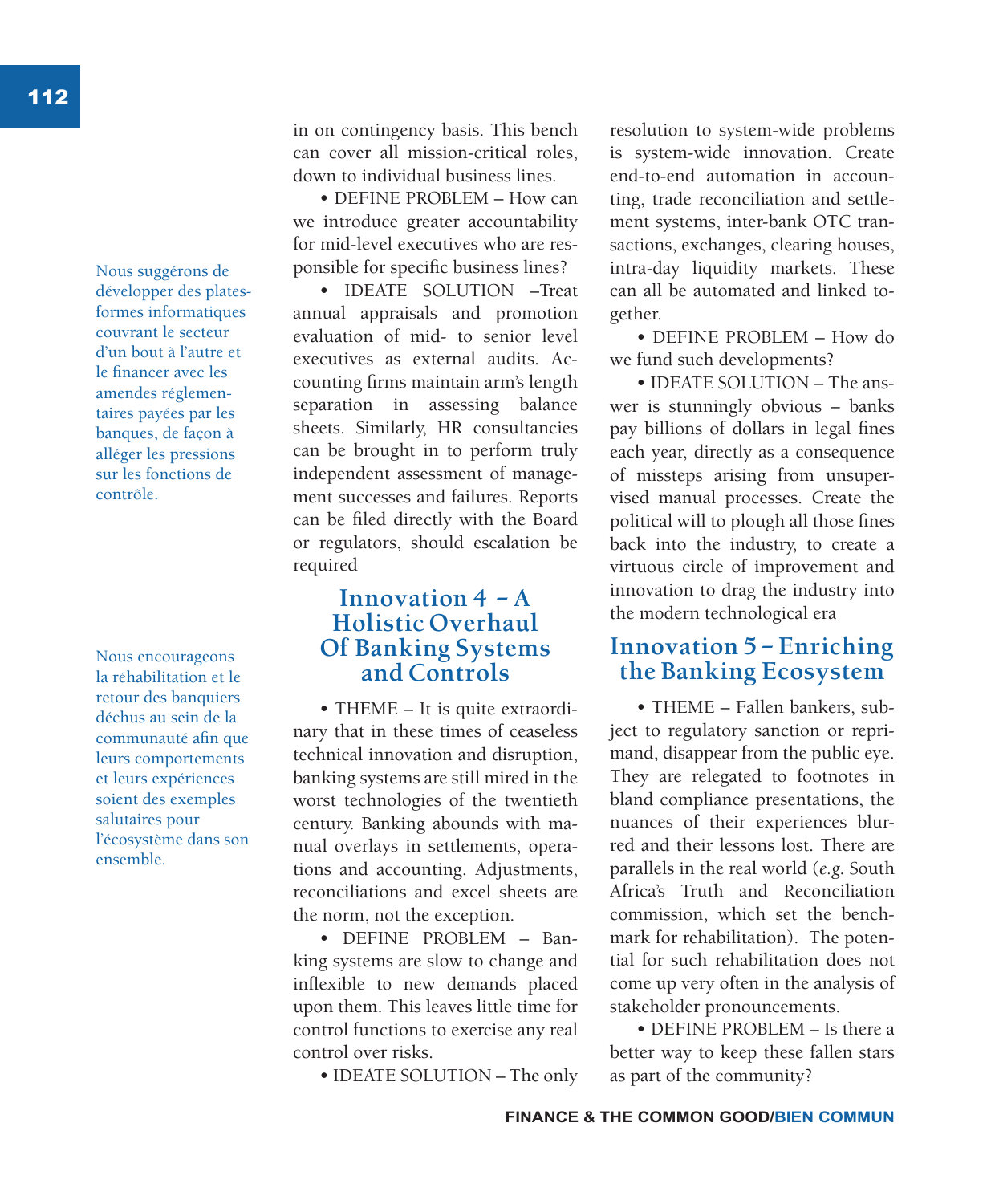Nous examinons d'autres thèmes qui méritent une enquête plus approfondie dans un forum séparé, notamment les pressions auxquelles sont soumis les donneurs d'alerte et les fonctions de ressources humaines et celles de contrôle.

Les deux derniers stades, Prototype et Test, impliquent la création de produits qui correspondent aux problèmes que nous avons identifiés. Ceci va au-delà de cet essai mais méritera la peine d'être pris en considération dans le futur.

L'accalmie relative dans la tempête financière nous donne l'opportunité d'introduire des changements durables dans la culture du secteur bancaire et de voir s'y développer un code d'éthique plus solide.

• IDEATE SOLUTION – The regulator should take a leading role in creating a *'Truth and Reconciliation'* type commission. Provide the fallen a platform to tell their story as a cautionary tale to others. Create the opportunity to return to the industry upon completion of X hours of "community service". Incorporate these individuals in compliance trainings. Their version of events will be far more relevant to business-line professionals than a compliance instructor abbreviating their missteps

### **Other Notable Themes**

Several other notable themes emerge in our analysis.

• HR departments face conflicts of interest – insulate HR akin to control functions. *In extremis*, external consultants to adjudicate personnel disputes.

• Control Functions – improve remuneration, financial literacy (*e.g.* markets-related training, perhaps with development of business-line training modules in association with the CFA, ACT etc.); empower control functions to ask the right questions.

• Whistleblowing – Conduct truly external, anonymous surveys to detect problems without the involvement of the bank's oversight (HR or Compliance). Increase regulators' sensitivity to whistle-blower concerns.

### **Prototype and Test**

The final steps in the process of Design Thinking are to take the results of *Define* and *Ideate* and Proto-

type them. We introduce these prototypes to selected stakeholders and observe their interactions and experiences. Finally, we progress towards a final solution that is then broadly implemented.

In order to implement lasting change on the banking industry, we will ensure the buy-in of the relevant stakeholders into our solutions. Our starting point of empathy towards stakeholders will guarantee immediate acceptance of any innovations in ethics that we propose. By starting with empathy, we start from a position of strength.

The final two steps, *Prototype* and *Test*, are beyond the scope of this paper. We will therefore end our analysis here and examine the results that we have achieved.

### **Conclusion and The Way Ahead**

SWe can look back at our application of the Design Thinking process and appreciate the success of its ways. We have uncovered insights into the banking industry and asked difficult questions. Importantly, we have devised *forward-thinking* and *forward-looking* solutions.

We can be confident in enlarging the scope of our analysis to the broader world of finance. Asset management firms, pension funds, sovereign wealth funds, supranational banks, accounting firms and consultancies are all subject to similar stresses as banks and deserve an empathetic evaluation. Applying a human-centred ethos will enable us to identify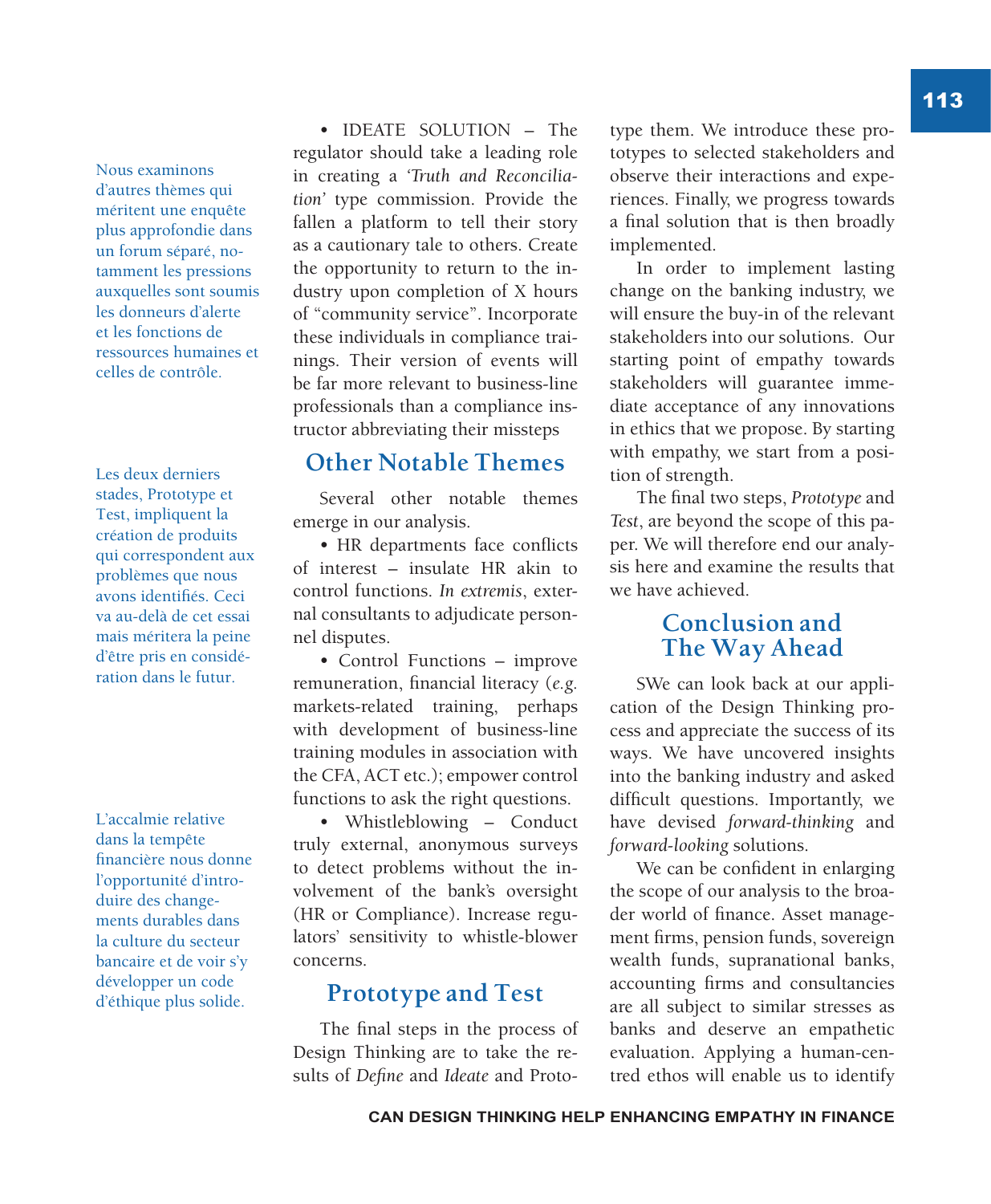problems in these areas long before they fissure and erupt. We can iden tify industry-wide trends that may not be immediately obvious to ma nagers or risk functions monitoring individual firms, the true scale of which may be underestimated.

The immediacy and urgency of a credit, capital and liquidity crisis has waned. With each passing day, there are fewer fires to put out. The

lull in the storm presents us with an opportunity to enact significant and lasting change in the culture of ban king within which a stronger ethical code can thrive. A few bad apples do not disguise the fact that a majo rity in banking wish to do good and do it the right way. We must equip this silent majority with the tools to incorporate higher ethical standards into their behaviour.

## **References**

Alloway, T. & Mackenzie, M. (2015). Bonds: How Firm a Founda tion. Retrieved from www.ft.com

Brown, T. (n.d.). About Ideo: What We Do. Retrieved from www.ideo.com/ about

Brown, T. (2008). Design Thinking. Retrieved from *https://hbr.org/2008/06/ design-thinking* 

Hambrick, D & Sanders, G. (n.d.) Swinging for the Fences: The Effects of CEO Stock Options on Company Risk Taking and Performance. Re trieved from http://www.academia. edu/9545373/Swinging\_For\_the\_Fen ces\_The\_Effects\_of\_CEO\_Stock\_Op tions\_on\_Company\_Risk-Taking\_and\_ Performance

Kelly, D. & Kelly, T. (2013). *Crea tive Confidence.* New York: Random House

Plattner, Hasso (2010). An Intro duction to Design Thinking: PRO - CESS GUIDE. Retrieved from https:// dschool.stanford.edu/sandbox/ groups/designresources/wiki/36873/ attachments/74b3d/ModeGuideBOOT - CAMP2010L.pdf

Stanford (2012). The Design Thin king Process. Retrieved from *http://ds chool.stanford.edu/redesigningtheater/thedesign-thinking-process/*

Thiel, P. (2014). Zero to One. New York: Random House

Turnali, K. (2013). What is Design Thinking. Retrieved from *blogs.sap.com/ innovation/innovation/what-is-designthinking-030869*